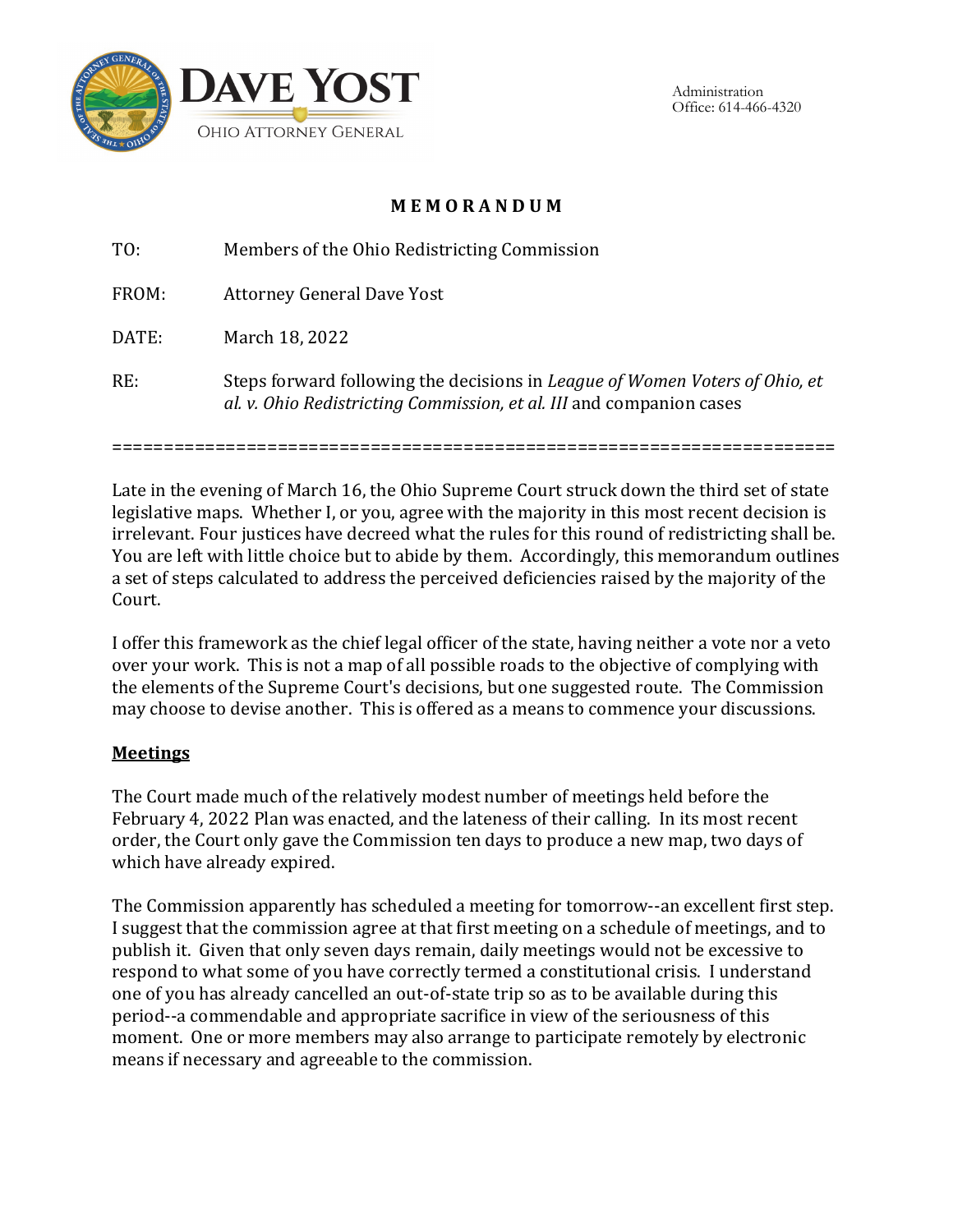### **Staffing**

The Court directed the commission to hire new mapmakers not beholden to either political caucus. "The commission should retain an independent map drawer—who answers to all commission members, not only to the Republican legislative leaders—to draft a plan through a transparent process." (at paragraph 30) I note that Court used "should" and not "shall," but given that this matter is heard in the Supreme Court without meaningful appeal regarding the limits of its authority, it would be wise to treat this suggestion with the degree of deference one might pay to the suggestions of one's spouse.

To assist the commission in this effort, I have retained a bipartisan duo of consulting experts through my office, who together can achieve the level of independent evaluation the court is requiring. I will make them available to the commission as a whole.

Sean Trende, a Republican analyst well-known to the readers of *Real Clear Politics,* or even causal viewers of cable news, and Bernie Grofman, a Democratic professor of political science at the University of California-Irvine, recently collaborated to produce maps for the State of Virginia. Their work was unanimously adopted by the Virginia Supreme Court.

Their charge should be simply to produce a map that complies with the Ohio Constitution and the orders of the Ohio Supreme Court. They understand the time limits of the court, the terms of the Constitution and the decisions regarding it and are prepared to go to work immediately.

Of course, you are not required to use them; I have undertaken to retain them because of the exigent circumstances created by the very short time allowed by the Court. Nor are you required to adopt their maps. It is my hope, however, that you will--their success in Virginia strongly commends them and their work to your consideration.

### **Drafting in Public**

The Court further wrote that the map-making should be done in public. "To promote transparency and increase public trust, the drafting should occur in public." (at paragraph 44)

The actual map-making is highly technical and performed on a single work-station. I do not read the Court's opinion to say that seven people should be jockeying in a public room to direct the operator of the mouse to do this or that conflicting action.

To comply with the Court's direction, I suggest that the Commission take public actions that achieve the clause seeking transparency and public trust. To that end the Commission could publish any maps at least 24 hours before a vote; meet in public, and receive a progress reports in public from the mapmakers prior to the completion of a map, and discuss in public any sticking points between map drafts or particular districts permutations. I believe a process like this is compliant with the public map making directive issued by the Court.